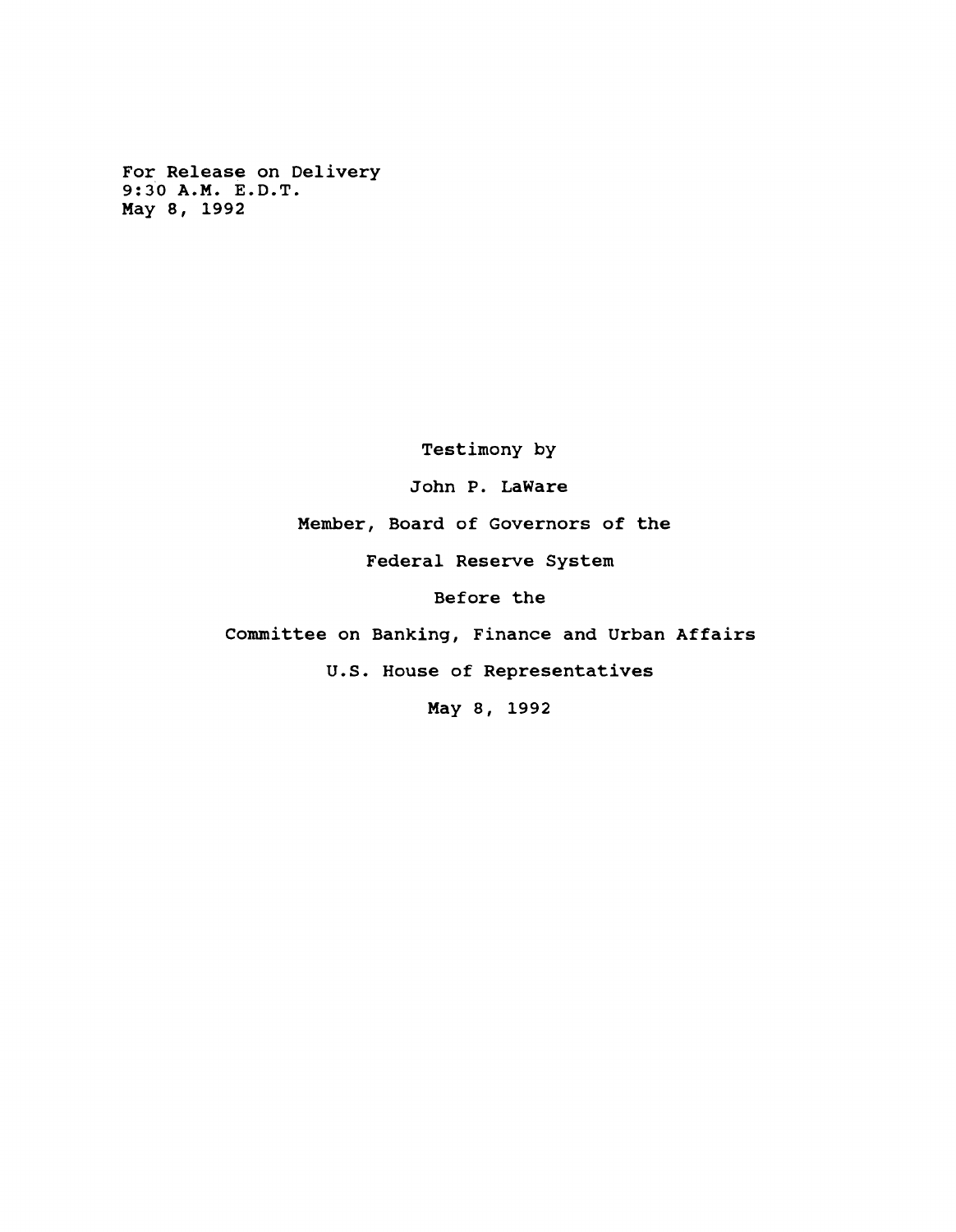#### **Introduction**

**I am pleased to appear before you this morning to present the views of the Federal Reserve Board on Title II of H.R. 4803, the Non-Proliferation of Weapons of Mass Destruction and Regulatory Improvements Act of 1992. We recognize the broad policy objectives of this legislation which will be addressed by the other witnesses before the Committee. As requested, I will focus my remarks on Title II which concerns the activities in the United States of foreign banks owned or controlled by foreign governments. If enacted, this legislation would severely curtail the U.S. activities of such banks. It also would impose reporting requirements on all foreign banks and would provide for new sanctions on financial institutions for violations of export control provisions.**

**I will begin by providing you with an overview of the existing U.S. operations of foreign government-owned banks and the manner in which current law and regulation apply to them. I will identify the issues that have been associated with government ownership of foreign banks and the reasons why the Federal Reserve believes such issues do not require a prohibition on participation by foreign government-owned banks in the U.S. market. Then I will discuss the specific issues raised by the proposed legislation.**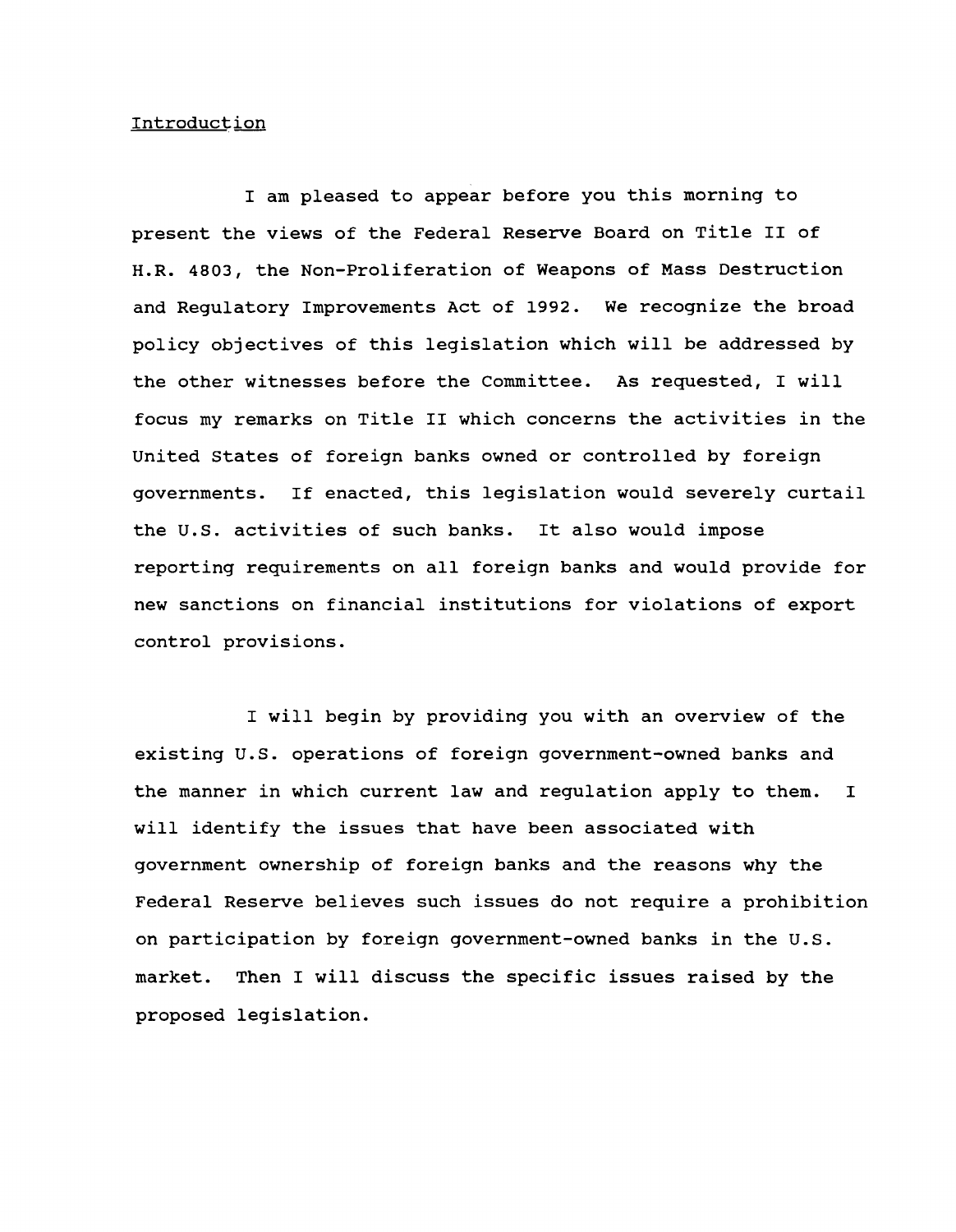**At the outset, I would like to say that the Federal Reserve appreciates the new authority to regulate foreign banks in the United States granted to us last year. As enacted by the Congress, the Foreign Bank Supervision Enhancement Act improves substantially the regulatory authority available to the Federal Reserve to monitor and examine the participation of all foreign banks in the U.S. market. We are now implementing this legislation; in April, the Federal Reserve adopted a regulation governing the entry by foreign banks into the U.S. market and we are hiring 200-250 new examiners to conduct frequent examinations of U.S. offices of foreign banks, including, for the first time, representative offices of such banks. We intend to use our authority to enforce vigorously both the statutory and supervisory standards applicable to foreign bank operations in the United States, whether conducted by government or privately owned banks.**

#### **Existing U.S. Operations of Foreign Government-Owned Banks**

**A foreign government is deemed to own or control a bank if it directly or indirectly owns 25 percent or more of the bank's voting shares or otherwise controls the bank. While the absolute number of banks owned by foreign governments is large, such banks hold only a small percentage of the total U.S. assets of foreign banks. As of December 31, 1991, there were 275 foreign banks operating in the United States and their U.S.**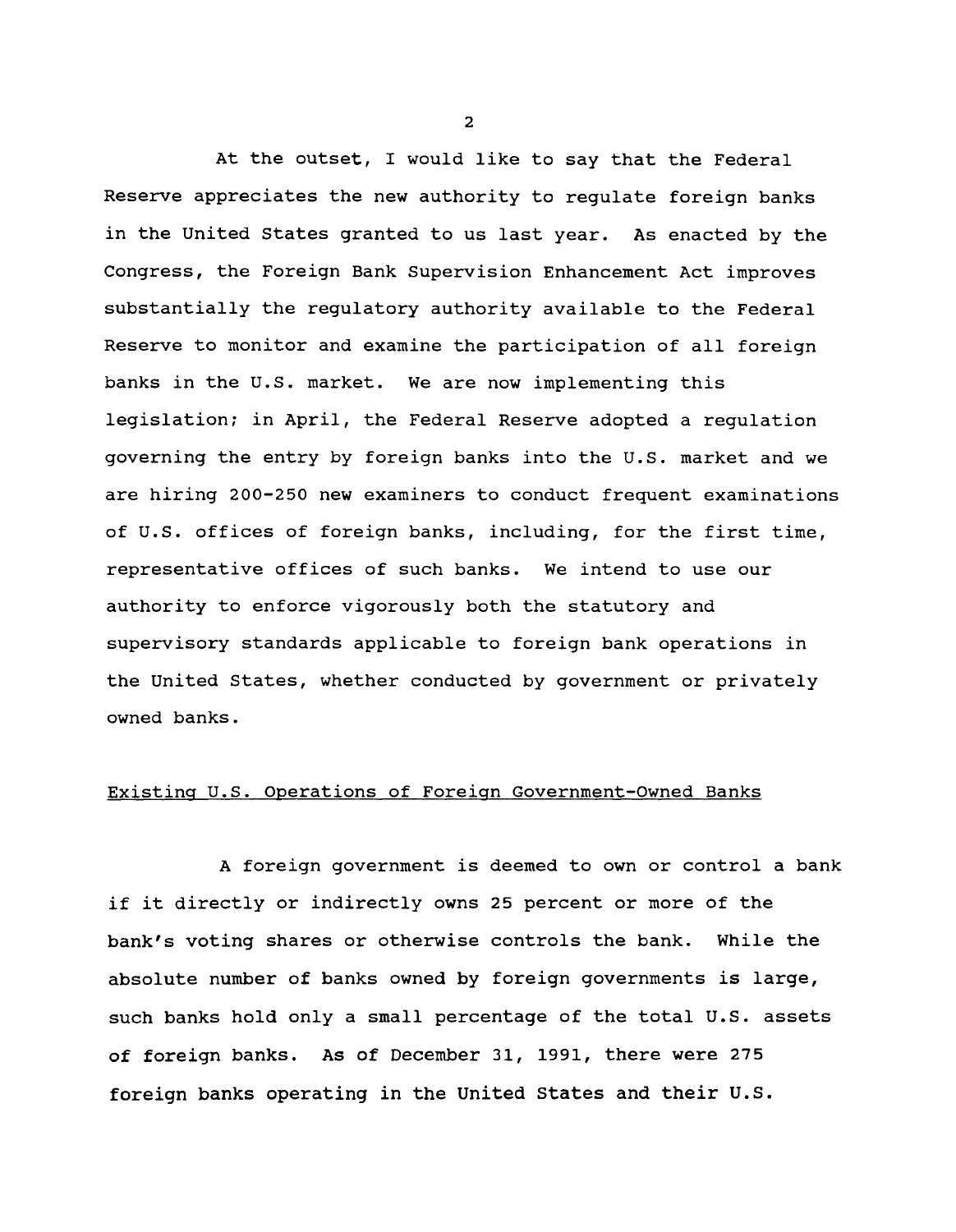**offices had total assets of \$888 billion. Of these foreign banks, 85 are owned by foreign governments; the assets of their U.S. operations amount to \$120 billion or about 13 percent of the total assets of U.S. offices of foreign banks or 3 percent of the total assets of all banking offices in the United States. A regional and country-by-country breakdown of these amounts is set forth in Exhibit I to my testimony.**

**As shown in Exhibit II, banks owned by foreign governments, like privately owned foreign banks, do business in the United States primarily through branches and agencies. Foreign government-owned banks operated 162 offices in the United States as of year-end 1991. Of those offices, 10 were bank subsidiaries, 147 were branches and agencies, 2 were Edge corporations, and 3 were New York state-chartered Article XII investment companies. The branches and agencies accounted for 87 percent (\$105 billion) of the assets of foreign government-owned banks in the United States, while the assets of bank subsidiaries represented only 11 percent (\$13 billion) of the U.S. assets of foreign government-owned banks. The remaining 2 percent is accounted for by Edge Act corporations and Article XII companies.**

**Government-owned banks from 37 countries currently operate in the United States. In terms of total assets of the U.S. operations, government-owned banks from countries in Europe clearly dominate. The European banks had U.S. assets of \$83**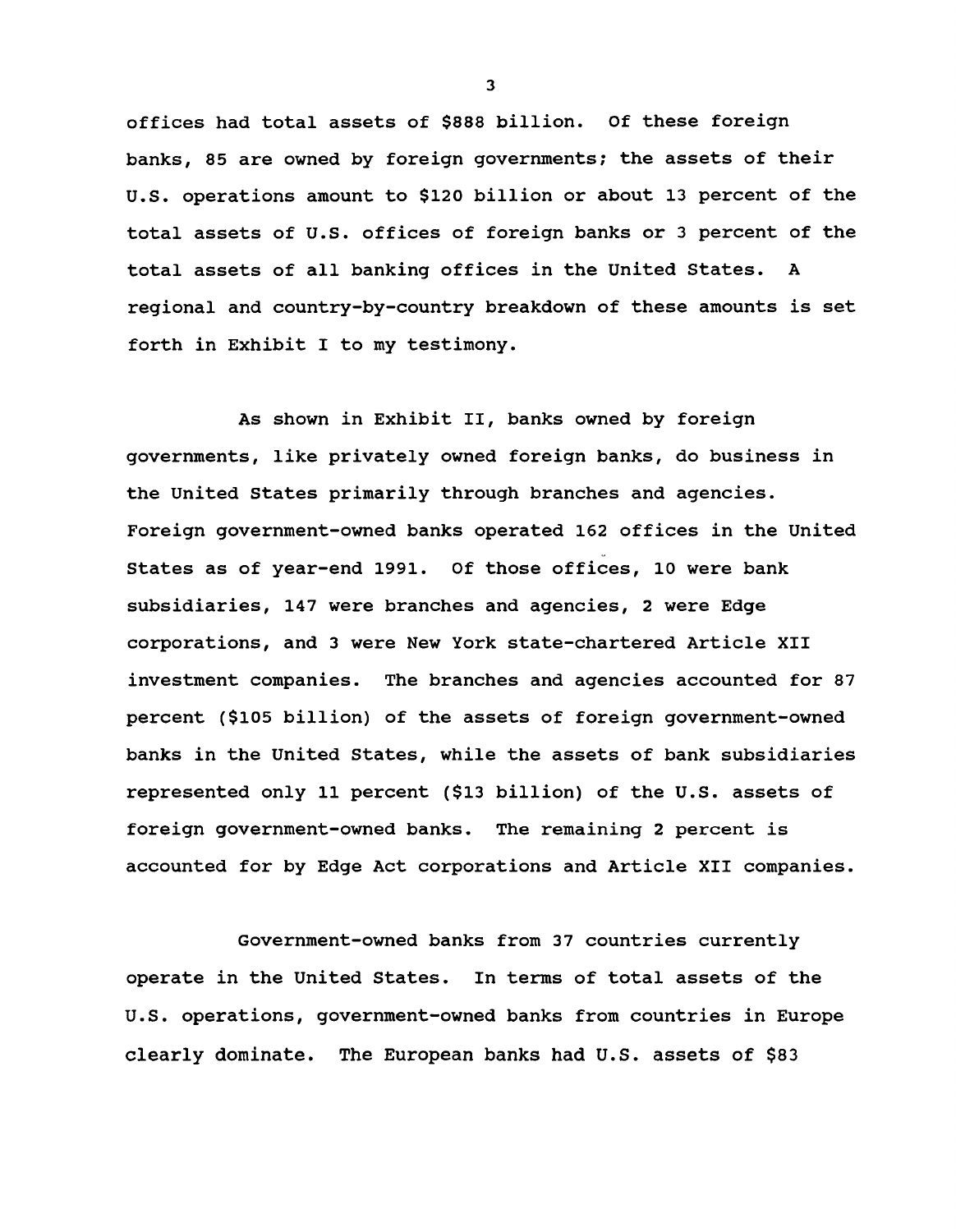**billion as of December 31, 1991, representing 70 percent of the total assets of foreign government-owned banks, compared with \$28 billion for Asian and Middle Eastern government-owned banks and \$5 billion for Latin American banks. Italy, France, Israel and Germany have the most significant U.S. presence of foreign government-controlled banks. For foreign banks overall, it is the Japanese banks that have the largest share of U.S. assets; however, all but one of the Japanese banks operating in the United States are privately owned. The one Japanese governmentowned bank, Shoko Chukin Bank, accounts for only 0.3 percent of the assets of Japanese banks in this country.**

**Government ownership of foreign banks may be either direct or indirect. That is, a foreign government, at the national, regional or local level, or an agency of the government, may own the foreign bank directly or a foreign government may own or control a corporation that, in turn, owns a bank with U.S. operations. Most foreign government ownership is direct; however, there are currently 10 foreign banks operating in the United States that are indirectly owned by foreign governments. As of December 31, 1991, the U.S. operations of these 10 banks, which consisted of 26 branches and agencies and 1 Edge corporation, had total assets of approximately \$24 billion. Exhibit III shows the ownership and U.S. operations of banks indirectly controlled by foreign governments.**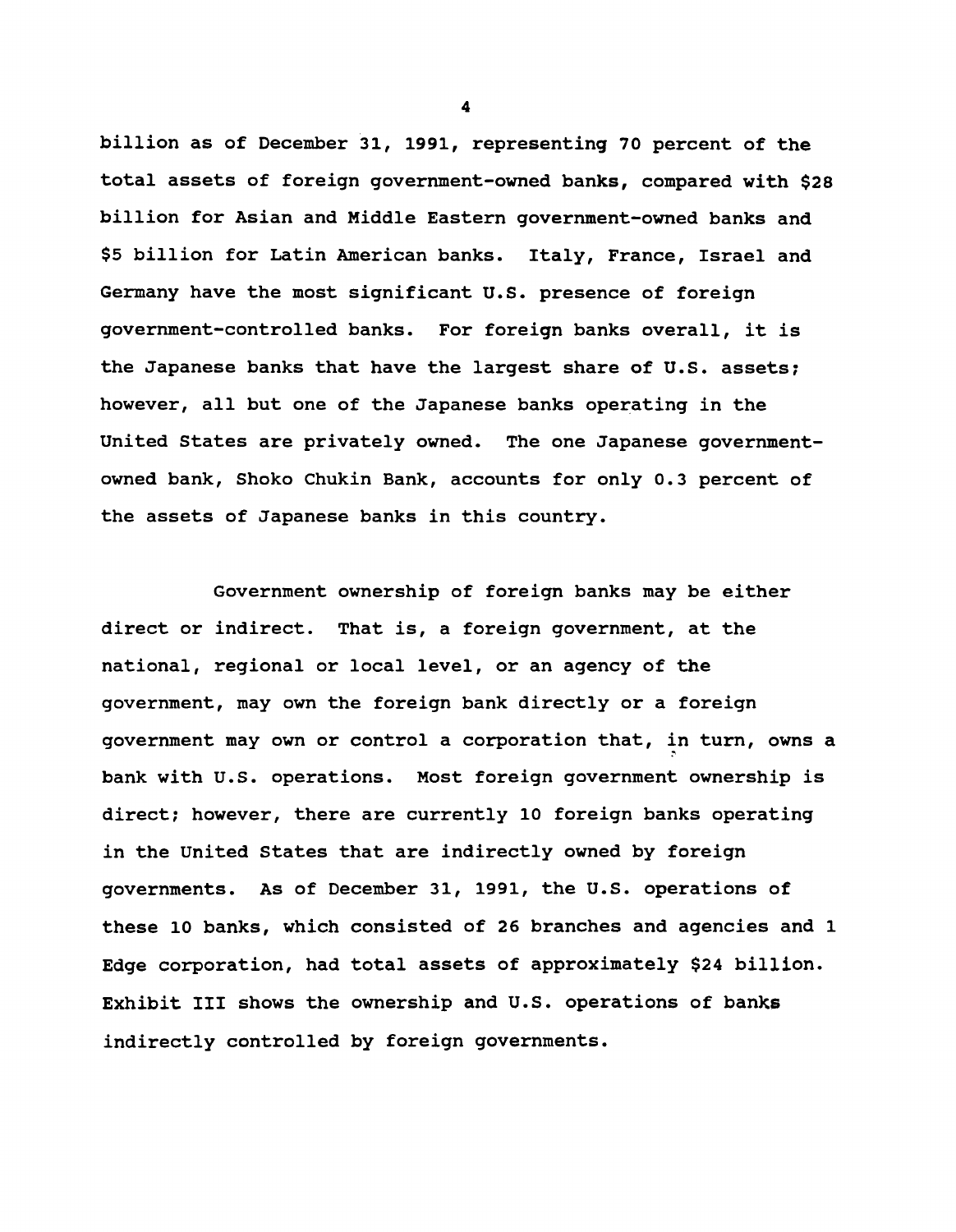**The Federal Reserve has considered the three types of issues that have been associated with foreign government ownership of banks operating in this country. First, foreign government-owned banks may have competitive advantages under U.S. law with respect to interstate banking and nonbanking activities. Second, foreign government-owned banks may make biased credit decisions based on priorities dictated by the government owner that could unduly favor foreign nationals and, if such nationals were not creditworthy, could weaken the condition of their U.S. operations. Finally, foreign government-owned banks may attempt to exploit competitive advantages to gain market share in the United States. Banks owned by foreign governments may have more advantageous access to funding than private banks to the extent that they can benefit from implicit government guarantees. They also may have more flexibility in pricing of services because government owners may be willing to accept lower levels of profitability.**

**The Federal Reserve monitors the participation of foreign government-owned banks in the U.S. market in light of these three issues. We have found no evidence suggesting that government-owned banks as a class operate in the United States differently from other foreign banks. Indeed, our information suggests that these banks have operated and continue to operate competitively on market terms. In our view, current law and regulation, including the increased regulatory authority granted**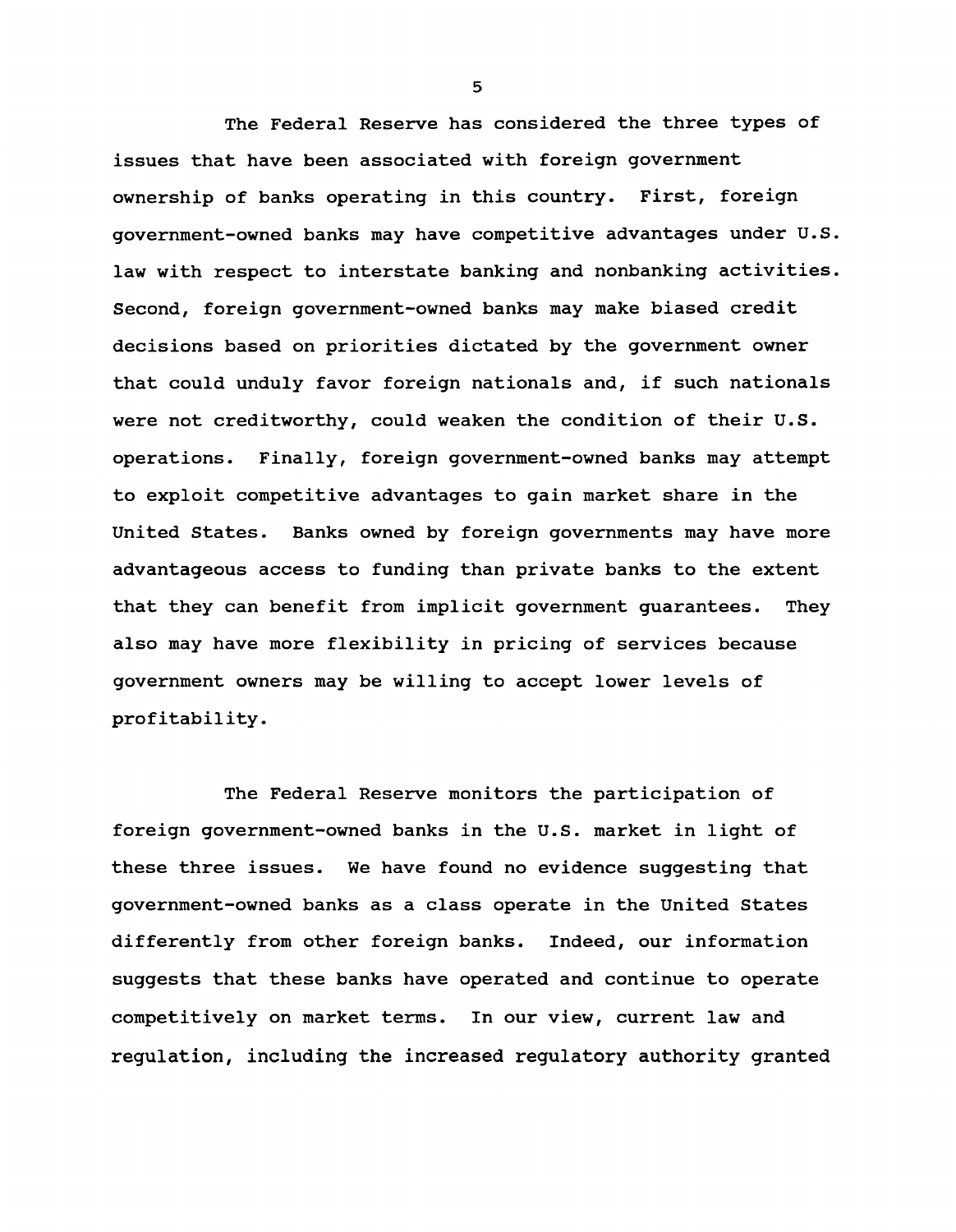**in the Foreign Bank Supervision Enhancement Act enacted last year, provide the Federal Reserve with the ability to regulate the activities of all foreign banks, including those that are owned by foreign governments.**

**The major competitive advantages potentially available to a foreign government-owned bank that have been identified thus far derive from the fact that the restrictions on interstate banking and nonbanking activities in the Bank Holding Company Act ("BHC Act") do not apply to a foreign government that owns one or more foreign banks with U.S. operations because a foreign government is not a "company." One concern in this regard was that several government-owned banks from a single country might act in a coordinated fashion to select different states as their home states for purposes of avoiding the limitations on multistate expansion of domestic deposit-taking activities under the BHC Act and the International Banking Act. By contrast, a foreign privately owned company with several foreign banks would be permitted only one home state. This concern has diminished significantly as interstate restrictions have become less of a constraint on domestic banking organizations. In any case, there has been no indication that foreign banks owned by the same foreign government behave in such a coordinated fashion to take advantage of interstate opportunities. From all available evidence, these banks operate independently of one another and follow separate business plans. For example, all 7 Italian**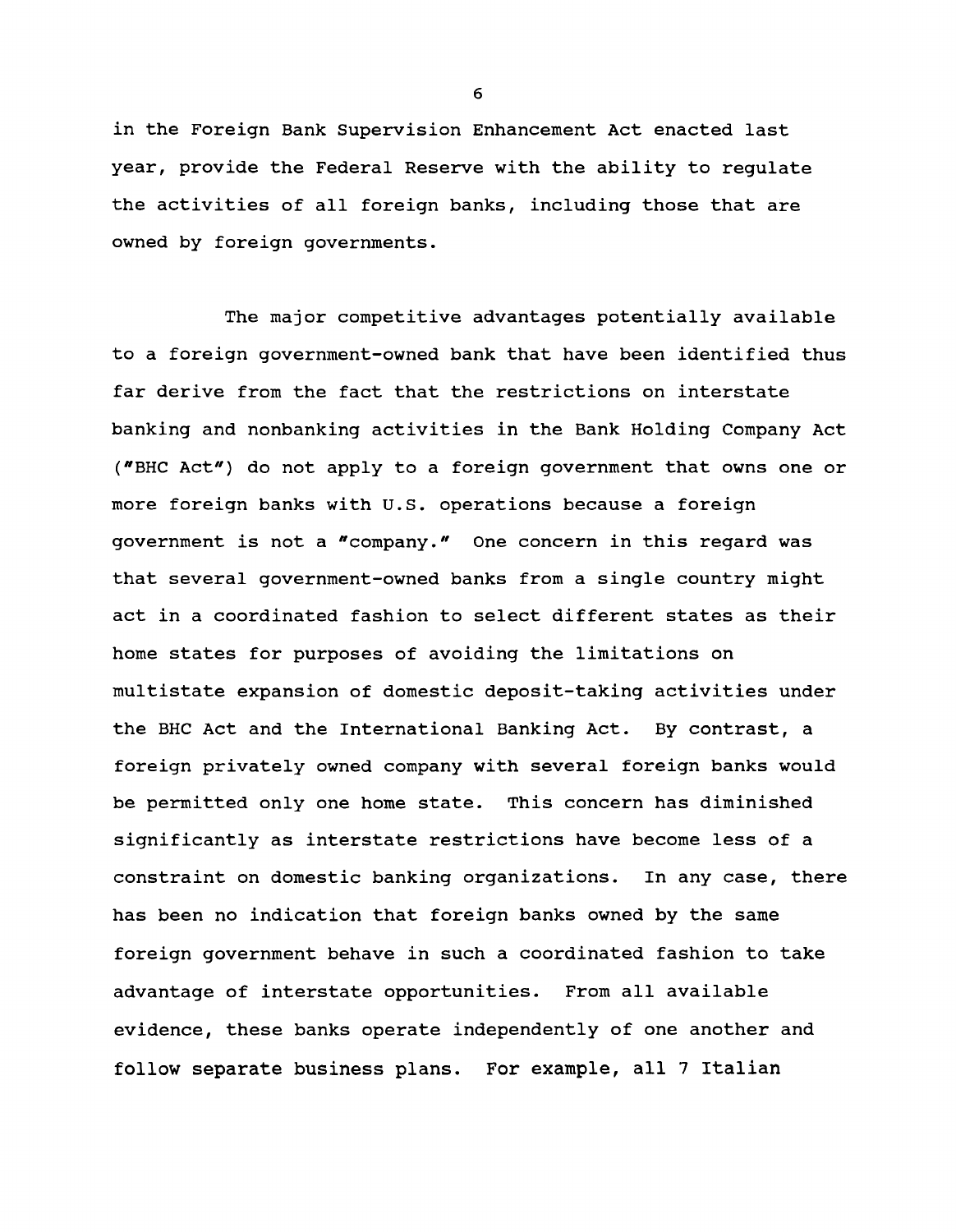**government-owed banks operating in the United States have selected New York as their home state.**

**Another concern arose in connection with the BHC Act's restrictions on nonbanking activities. Some foreign governments, in addition to owning banks that operate in the United States, also own companies that engage in extensive nonbanking activities. For example, both France and Italy, among others, own several banks with U.S. operations and also own national airlines. Such cross industry links may be incompatible with one of the stated purposes of the BHC Act — maintaining a separation between commerce and banking in the United States. The operation of both banks and nonbanks in the United States controlled by the same government owner could be viewed as inconsistent with the purposes of the BHC Act. However, a strict application of the Act's nonbanking restrictions in these circumstances would have serious ramifications beyond the regulatory realm and might preclude certain foreign government-owned banks from engaging in any banking activities in the United States, even where there is no evidence that the banks and nonbanks act together or in any way derive advantages in the United States from their common ownership.**

**Although the BHC Act nonbanking restrictions do not apply to a foreign government that owns a foreign bank, there are several ways in which the bank regulatory agencies address the**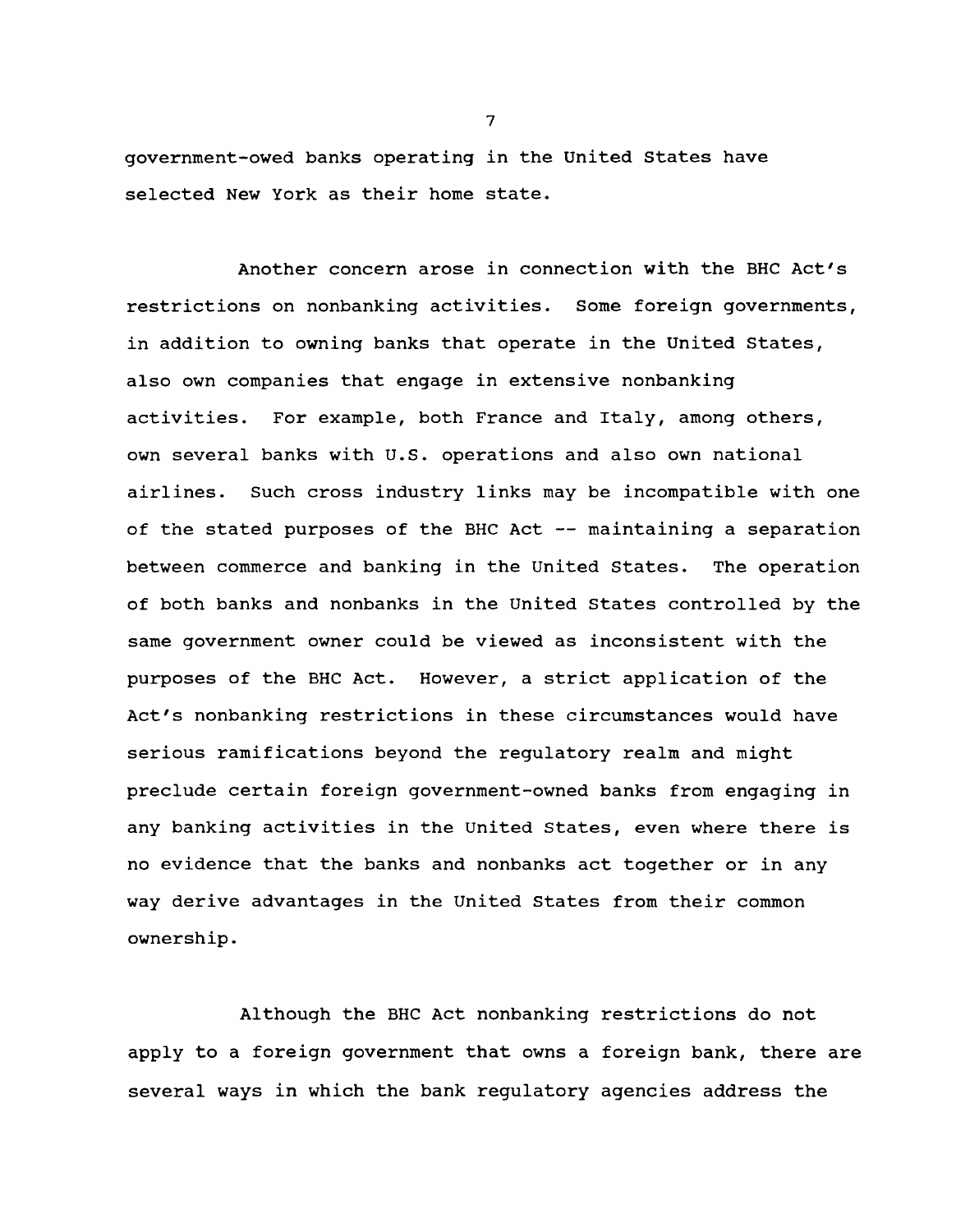**potential for abuse. If a foreign government-owned bank owns a subsidiary bank in the United States, the restrictions of Section 23A of the Federal Reserve Act apply to transactions between the U.S. bank and any company owned by the foreign government. This provision imposes limits on loans by banks to affiliates and establishes strict collateral requirements. The application of Section 2 3A is designed to curtail practices that conflict with the purposes of the BHC Act; that is, it helps insure the safety of the U.S. bank by prohibiting unsound transactions with affiliated government-owned companies and also insures that such companies do not have greater access to credit from the bank than non-affiliated companies. In addition, the U.S. branches and agencies of foreign banks are monitored to insure that they do not engage in preferential lending to affiliates, including government-owned affiliates. In sum, our experience has been that government-owned banks do not enjoy competitive advantages in the U.S. market by virtue of the nonbanking companies owned by the same government nor do the nonbanking companies obtain access to preferential credit. Similarly, we see no evidence that domestic banks are disadvantaged by such foreign organizations.**

**We have also been concerned about the potential negative impact of government policies on the U.S. operations of banks owned by foreign governments. Such banks might not operate in a fully market-oriented way through their U.S. branches and subsidiaries. In particular, government-owned banks might make**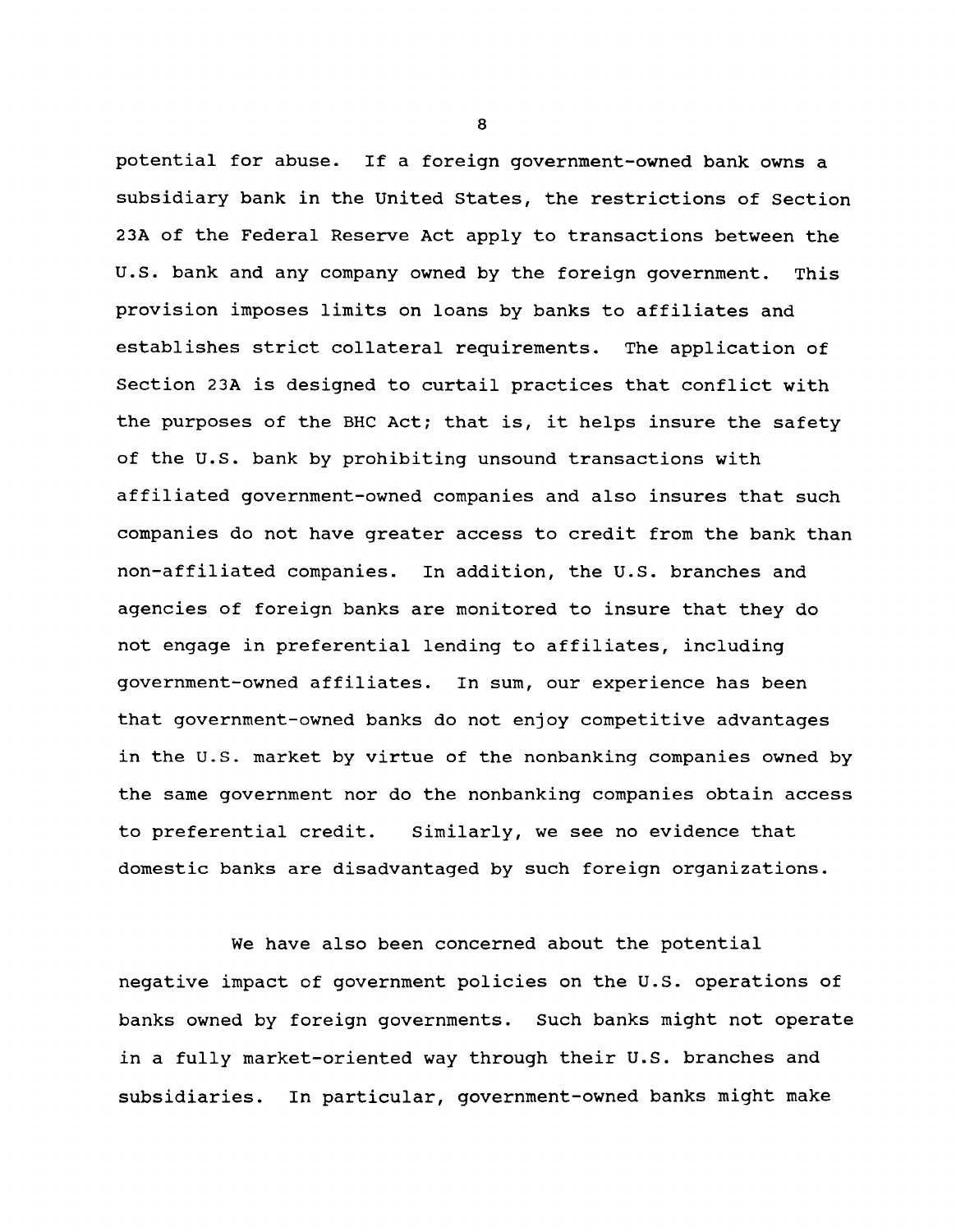**biased credit judgments, discriminating in favor of companies headquartered in their home country. Such biased credit judgments could give competitive advantages to the companies so favored; these biased judgments could also weaken the balance sheet of the U.S. branch or subsidiary of the foreign bank. Although this concern is greatest with respect to companies owned by a government that also owns a bank, it could in principle apply to private borrowers of the same nationality.**

**Another dimension of this concern is that a foreign government-owned bank might be operated in such a way as to support the general political-economic agenda of the home country (as distinct from a particular enterprise) by, for example, lending to support marketing agreements, cartels, or the government's foreign policy objectives. The result of these types of lending policies could be that the U.S. bank would become overexposed to the home country, to certain industries, or to groups of related borrowers.**

**However, as I stated earlier, foreign government-owned banks, as a class, operate on market terms. Indeed, the ratio of home country exposure to total assets for banks owned by foreign governments is lower than the comparable ratio for privately owned foreign banks. Similarly, the ratio of nonperforming loans to total assets is lower for foreign government-owned banks than**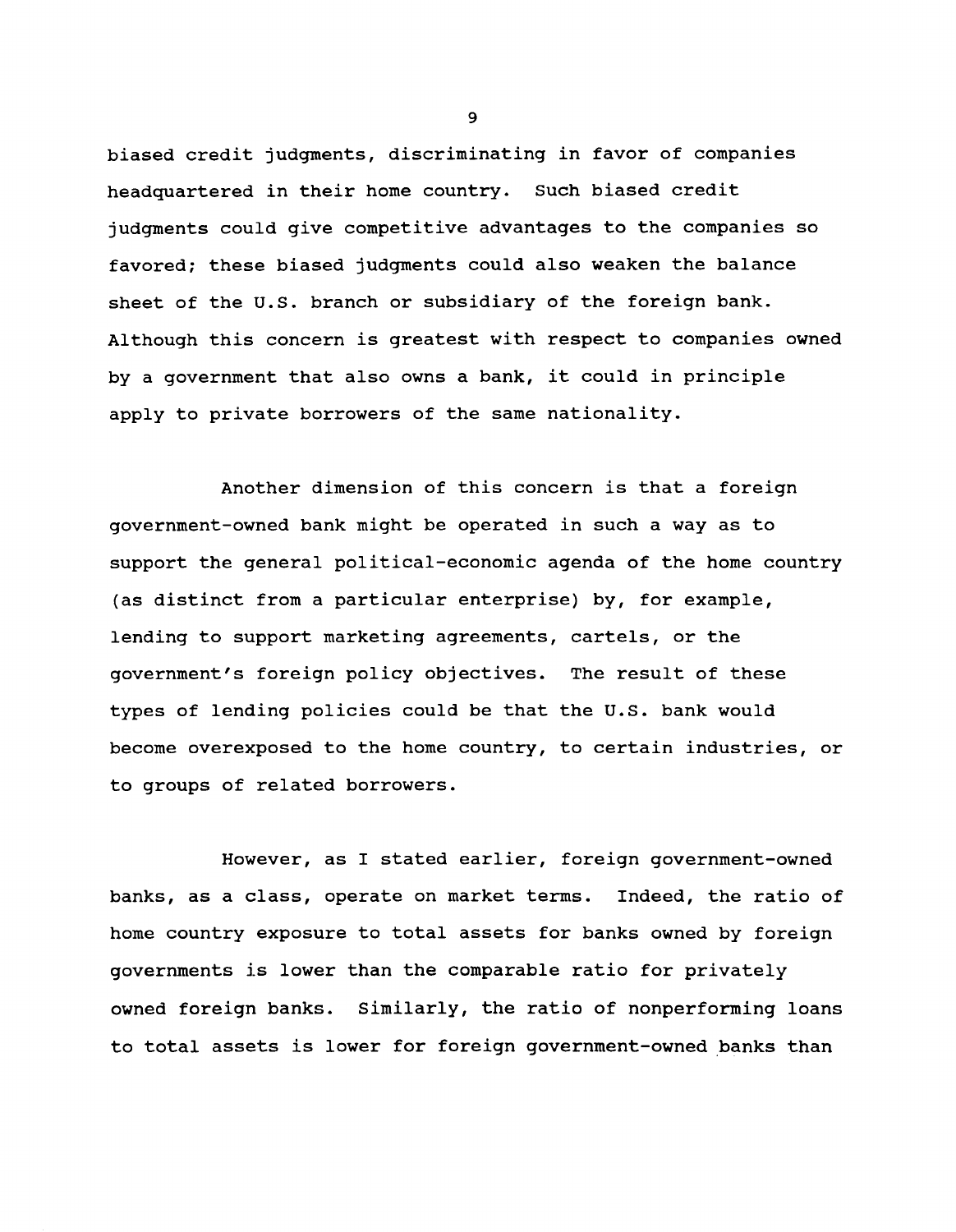**for privately owned banks. These ratios are set forth in more detail in Exhibit IV.**

**Another possibility is that a foreign government-owned bank may have funding advantages over other banks. In contrast to private owners, governments may be willing to provide funding at below market cost to their banking entities and to accept lower levels of profitability. In theory, this would allow such entities to grow at unusually high rates. Actual data on the growth of U.S. branches and agencies of foreign government-owned banks, however, indicate that these entities have grown at a slower rate than branches and agencies of privately owned foreign banks.**

**Furthermore, any potential advantage to foreign government-owned banks in terms of capital — that is, the ability to operate with very low levels of capital — has been eroded substantially by the adoption of the Basle capital standards and the emphasis placed by market participants on capital strength. The Basle standards themselves apply to all internationally active banks of the G-10 countries and Luxembourg, regardless of the ownership of such banks. Many other governments have adopted these standards and there is increasing pressure on banks from all countries to meet the internationally agreed capital rules.**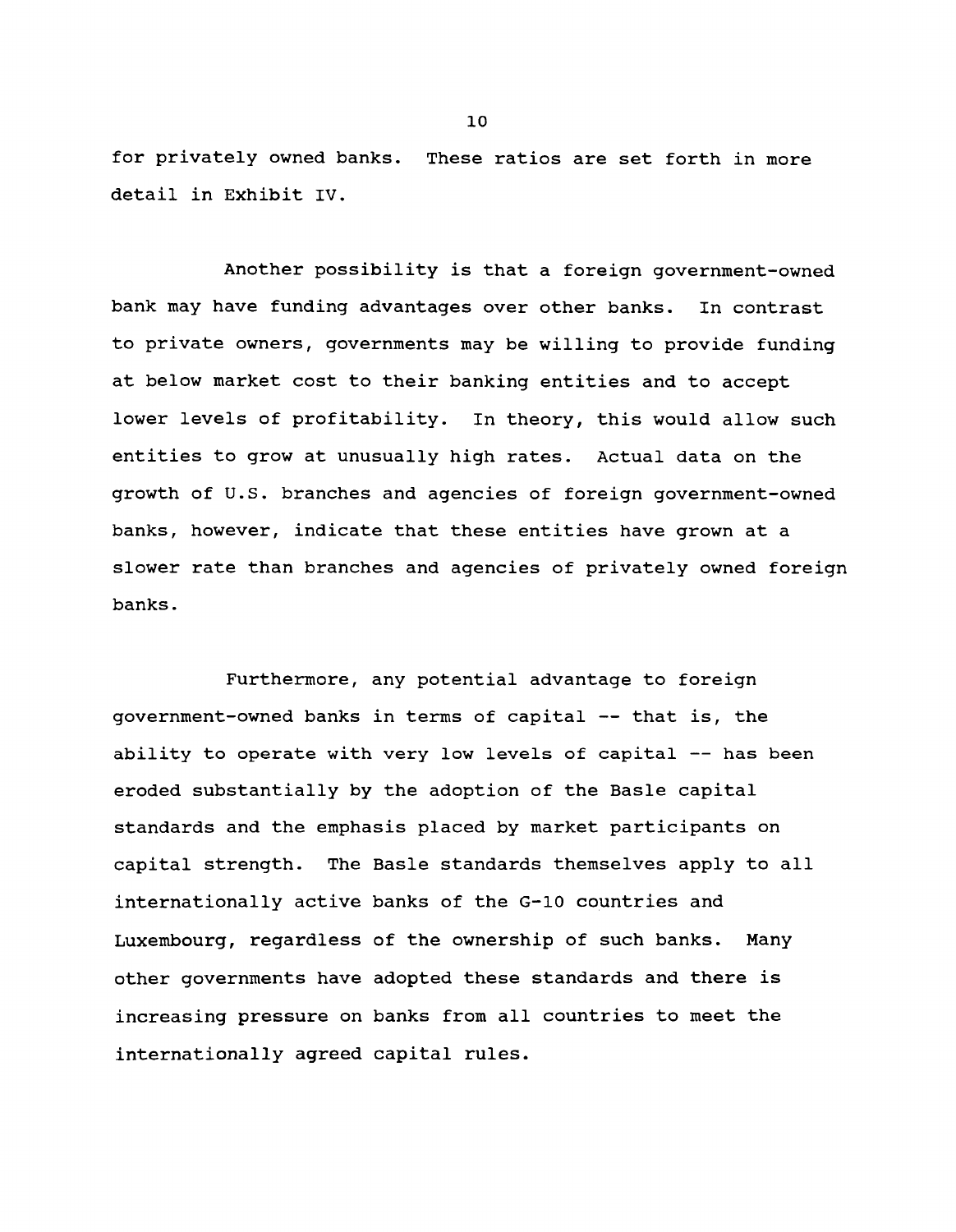**It must be kept in mind that there are a number of different ways, other than direct provision of funding, that a government can subsidize its banks. These include tax policies, cheap discount window credits, controlled interest rates in domestic markets, and toleration of non-competitive domestic markets that favor local banks or provide a safety net. A government may provide these sorts of subsidies to any of its banks, regardless of whether such banks are government-owned.**

**The Federal Reserve plans to continue its monitoring of the activities of government-owned foreign banks in the United States in light of the issues I have outlined. To date, the Federal Reserve has not found a pattern of abuse by governmentowned banks or any measurable competitive disadvantage to domestic banks. Current law and regulations provide the Federal Reserve with adequate tools to supervise and regulate the U.S. activities of foreign government-owned banks.**

#### **Issues Raised by H.R. 4803**

**I would now like to turn to the specific proposals set forth in Title II of H.R. 4803. The most troublesome is Section 202, which effectively denies access to the U.S. market by foreign government-owned banks.**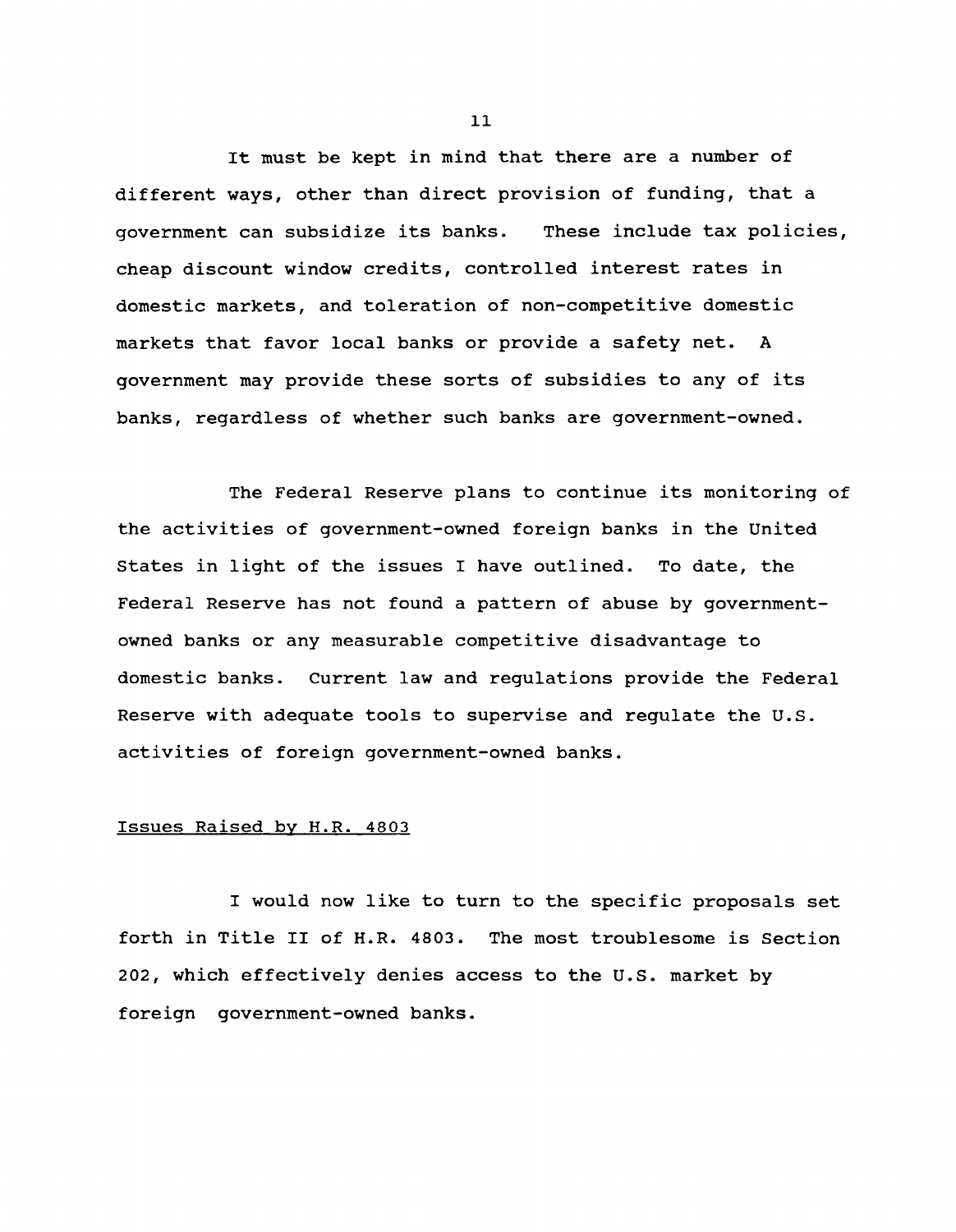**The bill would preclude foreign government-owned banks from engaging in any financial transactions in the United States, either through any type of subsidiary, whether a bank or a nonbanking company, or through branches and agencies, except for extensions of credit for trade financing. Even trade financing would be difficult given the limitations on funding for such activities that would be imposed by the legislation. In the Federal Reserve's view, this proposal virtually to eliminate the activities in the United States of all foreign government-owned banks cannot be justified and would have serious negative ramifications. The issues that I discussed earlier do not justify effectively closing the U.S. market to foreign government-owned banks. This bill would preclude participation in the U.S. market by some of the world's largest and soundest institutions. Implementation of these restrictions on the activities of foreign government-owned banks also may well have implications for the most favored nation obligations set forth in treaties of the United States with foreign countries. Such restrictions would also make negotiation of additional international agreements in financial services, which could provide substantial benefits to U.S. banks, much more difficult because access to the U.S. market by banks from our trading partners would be curtailed.**

**These provisions raise questions of consistency with the principle of national treatment and may also raise the**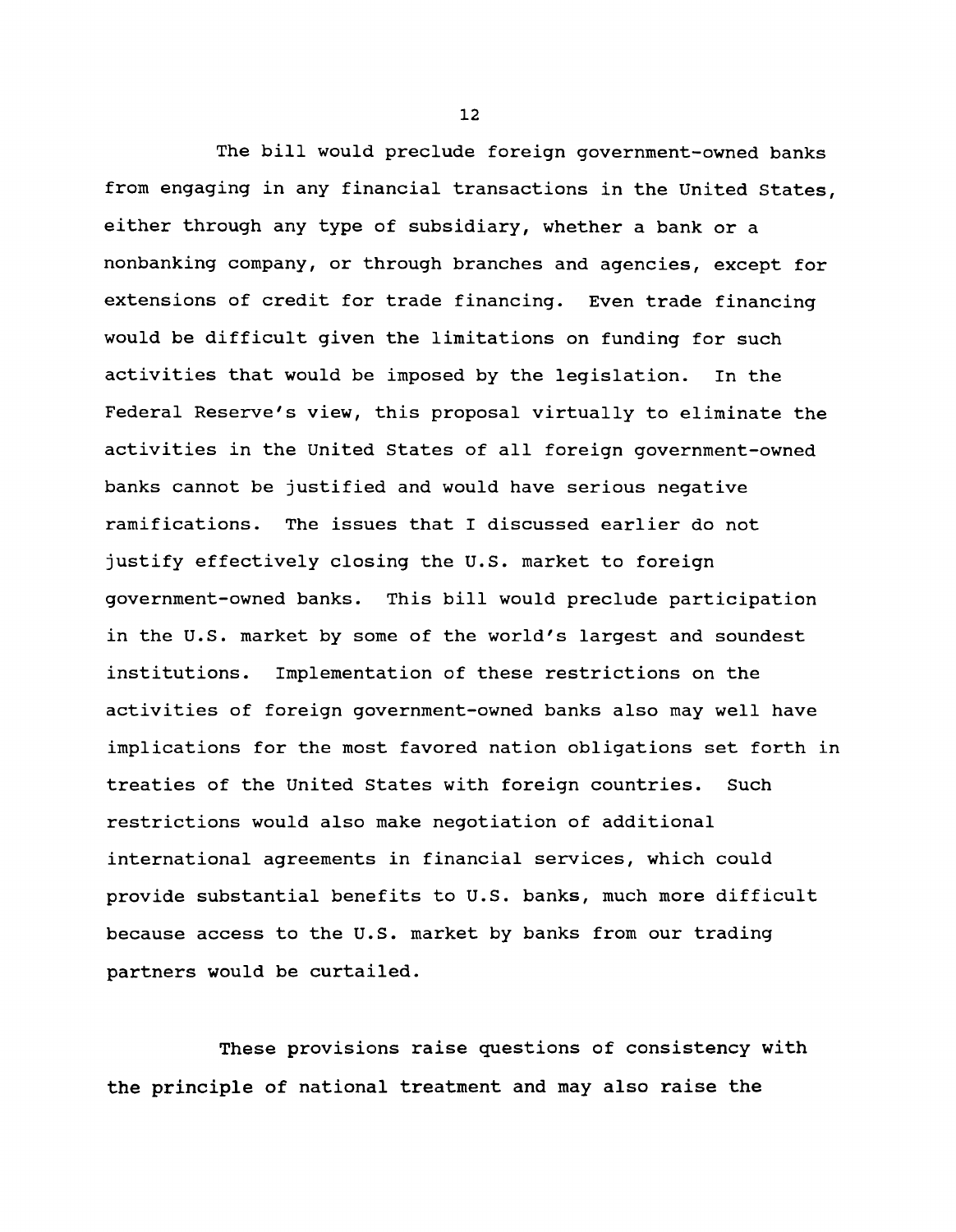**possibility that retaliatory action of some sort could be taken against U.S. commercial banks operating overseas. As the Federal Reserve has testified before, the traditional U.S. policy of national treatment seeks to insure that foreign and domestic banks have a fair and equal opportunity to participate in our markets. The motivation is not merely a commitment to equity and nondiscrimination, although such a commitment in itself is worthy. More fundamentally, the motivation also is to provide U.S. consumers of financial services with access to a deep, varied, competitive, and efficient banking market in which they can satisfy their financial needs on the best possible terms.**

**Current law applies the policy of national treatment to all foreign banks alike, whether they are privately owned or government-owned. In our view, the existing legal and regulatory framework, including the particular regulatory attention that has been paid to the U.S. operations of foreign government-owned banks, is adequate to deal with abuses by government-owned banks on a case-by-case basis. The Federal Reserve advocates a caseby-case approach in this area because we have not observed a pattern of abuse. Most government-owned banks operating in the United States behave in a manner fully consistent with market practices and in compliance with law. While we recognize abuses have occurred, such abuses have been limited in number and cannot be attributed to the mere fact of government ownership.**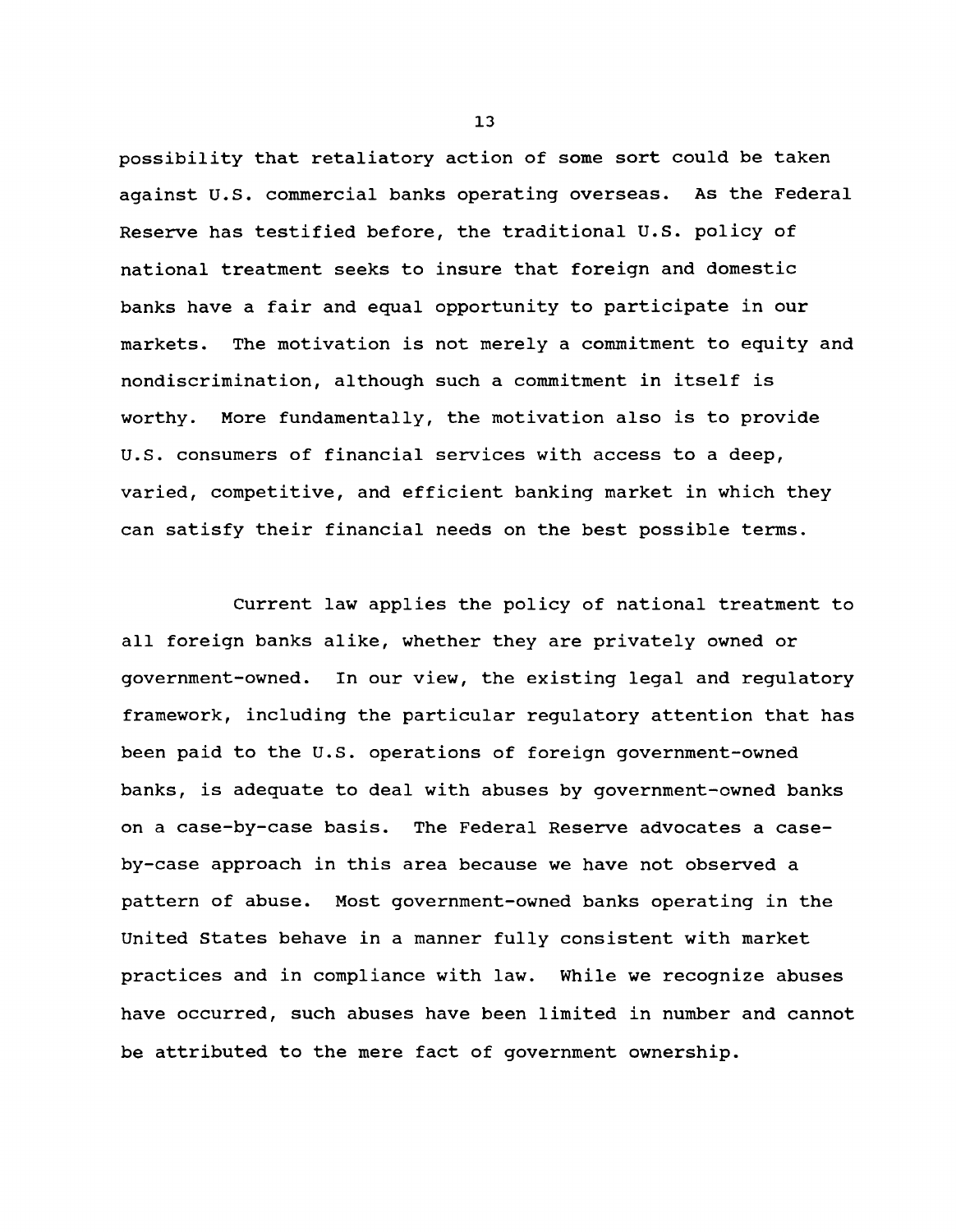**Section 201 of the bill would require each branch, agency or representative office of a foreign bank and each affiliate of a foreign bank that is organized under the laws of any state or maintains an office in any state to report to the Federal Reserve annually the names of the depository institutions at which it retains deposit accounts. In the Federal Reserve's view, this type of reporting does not appear to serve any meaningful purpose because, to the extent it is needed, it can be obtained in the examination process.**

**The Federal Reserve already requires substantial reporting by foreign banks. Branches, agencies and subsidiary banks of a foreign bank must file periodic call and country exposure reports. These reports provide regulators with information to judge the behavior and performance of foreign banks. Information in these reports also permits the Federal Reserve and the other regulatory agencies to compare foreign banks with their domestic counterparts. Moreover, under the recently enacted Foreign Bank Supervision Enhancement Act, each branch, agency and subsidiary bank of a foreign bank is examined at least annually and more frequently if necessary. In contrast, the information required to be reported by this bill could become quickly outdated, since deposits may be created and liquidated very quickly.**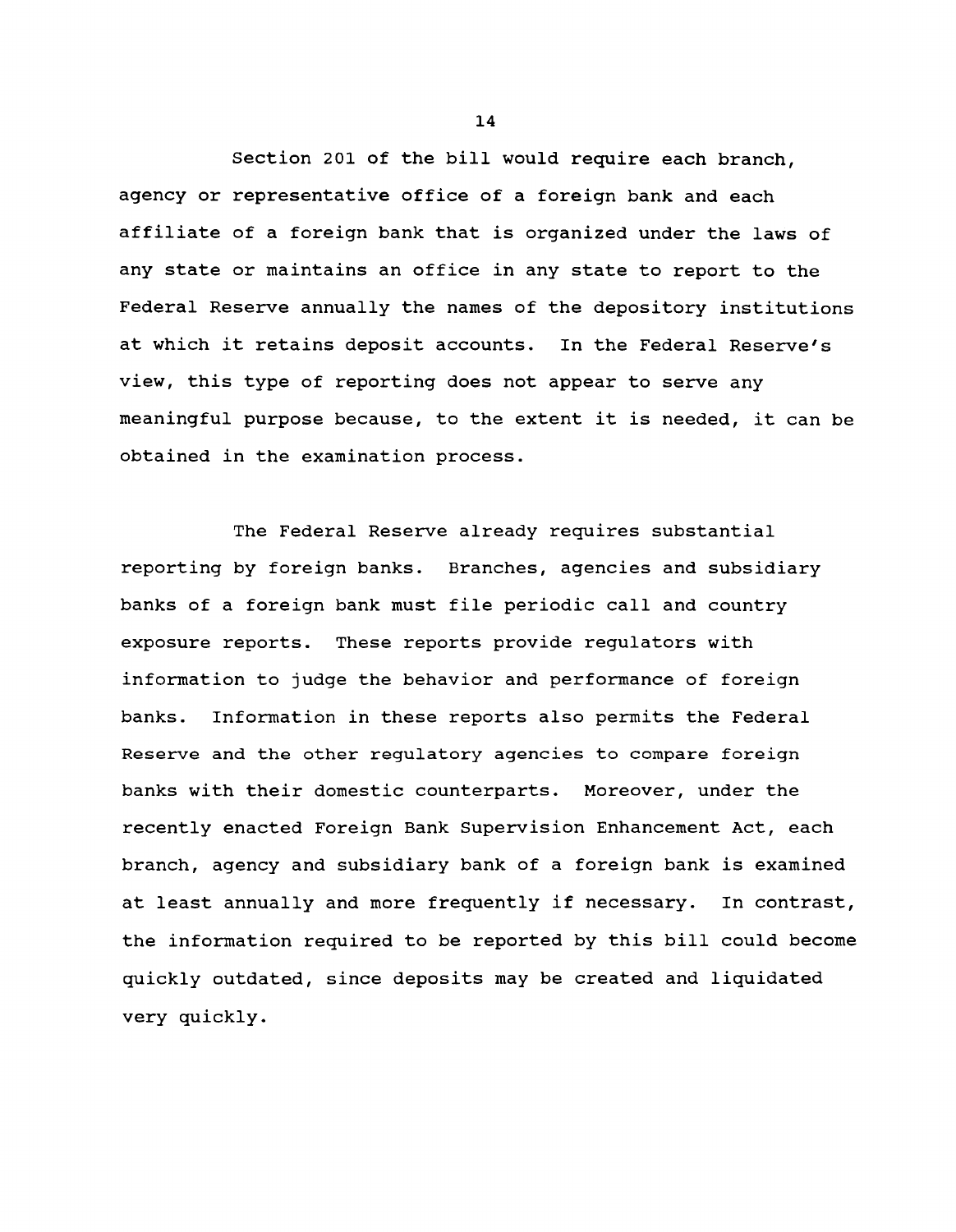**The requirement also would not appear to be consistent with the principle of national treatment in that comparable reporting is not required of domestic banks and bank holding companies. Finally, we are concerned about the extraterritorial reach of the provision — as drafted, it may require reporting of deposits held by a foreign affiliate of a foreign bank whether or not such deposits are related to U.S. operations.**

**The final section of Title II would require revocation of the charter or impose other comparable sanctions on any bank that is found to have violated export control laws and regulations. Unlike the provisions applicable to governmentowned banks, these provisions are applied on a national treatment basis. I would note, however, that current law permits regulatory authorities to terminate the U.S. activities of a foreign bank that violates U.S. law, including any violation of export control provisions.**

#### **Conclusion**

**In summary, the Federal Reserve believes existing regulatory tools, bolstered by the recently passed Foreign Bank Supervision Enhancement Act, are sufficient to deal with the issues presented by the activities of foreign banks that are owned by foreign governments. Accordingly, we oppose the bill's attempt to close the U.S. market to foreign government-owned**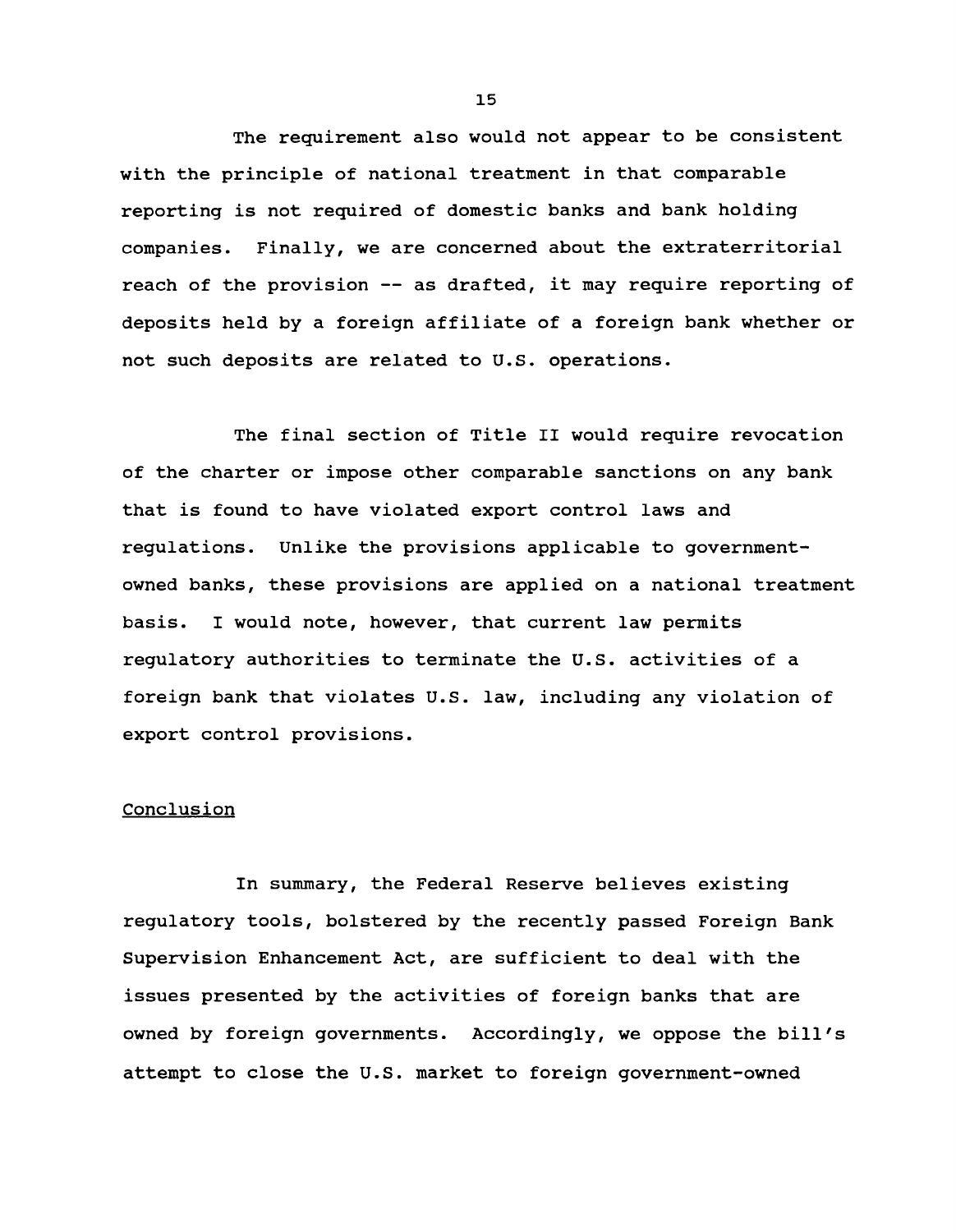**banks. If such a provision were enacted, the ultimate losers would be U.S. consumers of financial services. The incidence of improper activities does not appear any greater for governmentowned banks than for other banks, whether foreign or domestic. We recognize the need to monitor the activities of governmentowned banks and we fully intend to take appropriate enforcement action on a case-by-case basis. We also believe, however, that the problems encountered do not justify the result called for in this legislation.**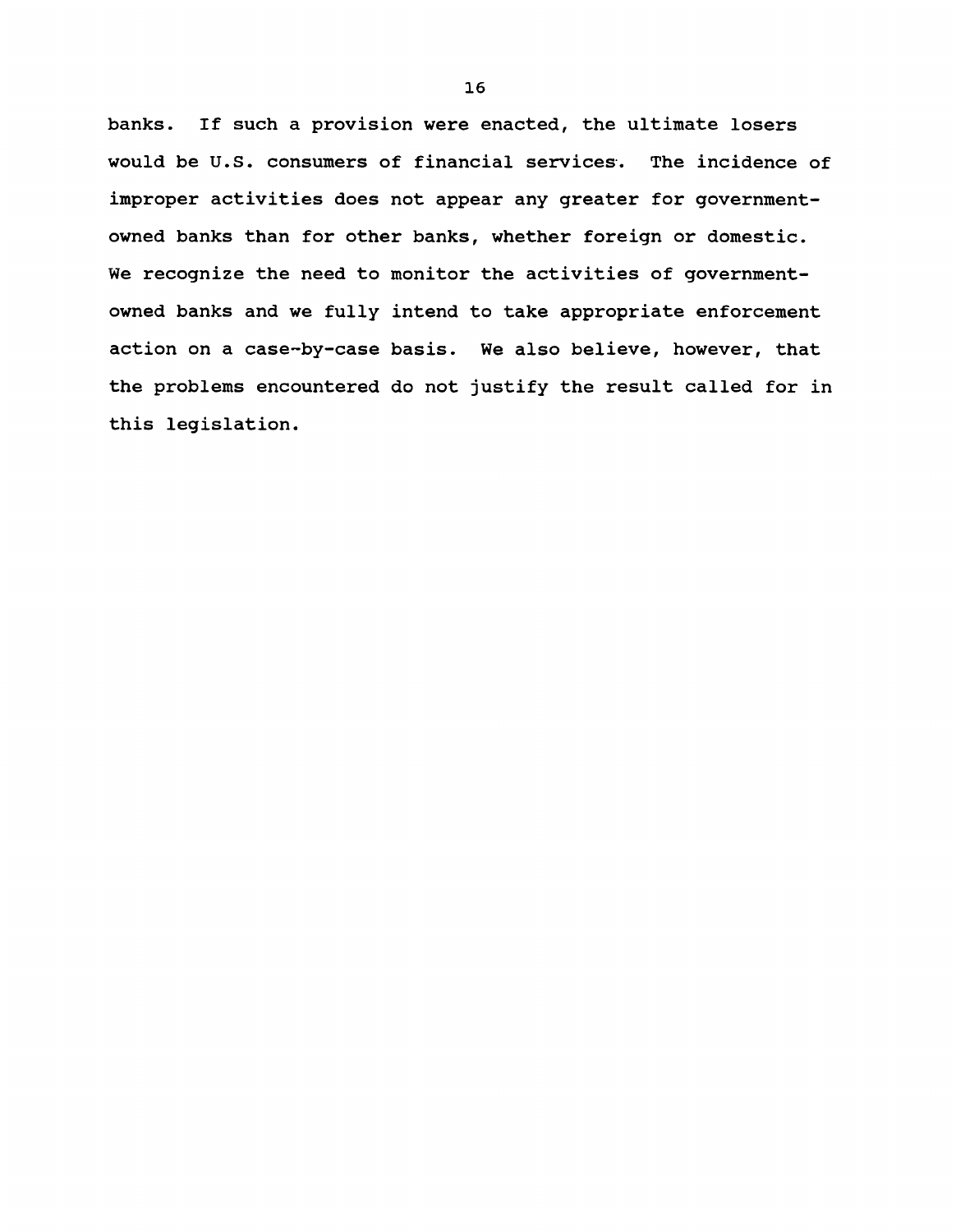### **EXfflBIT I**

## U.S. PRESENCE OF FOREIGN BANKS AS OF DECEMBER 31, 1991 (dollar amounts in billions)

|                             |       | TOTAL U.S. ASSETS | <b>NUMBER</b>           | OF BANKS                | <b>NUMBER OF OFFICES</b> |                  |
|-----------------------------|-------|-------------------|-------------------------|-------------------------|--------------------------|------------------|
|                             | Gov't | Private           | Gov't                   | Private                 | Gov't                    | <b>Private</b>   |
| <b>WESTERN EUROPE</b>       |       |                   |                         |                         |                          |                  |
| France                      | \$33  | \$29              | 5                       | 10                      | 18                       | 16               |
| Italy                       | \$32  | \$14              | 7                       | 7                       | 18                       | 8                |
| Germany                     | \$7   | \$17              | 4                       | 9                       | 4                        | 17               |
| <b>Austria</b>              | \$6   | \$2               | 2                       | 1                       | 3                        | 1                |
| Portugal                    | \$1   | \$1               | 3                       | 1                       | $\overline{\mathbf{4}}$  | 1                |
| Spain                       | \$1   | \$13              | 1                       | 5                       | 3                        | 19               |
| Switzerland                 | \$0   | \$39              | $\mathbf 0$             | 6                       | $\mathbf 0$              | 16               |
| Sweden                      | \$0   | \$11              | 0                       | 4                       | $\mathbf 0$              | 4                |
| <b>United Kingdom</b>       | \$0   | \$48              | $\mathbf 0$             | 9                       | $\mathbf 0$              | 31               |
| <b>Netherlands</b>          | \$0   | \$30              | $\mathbf 0$             | 3                       | $\mathbf 0$              | 22               |
| <b>Others</b>               | \$3   | \$8               | 6                       | $\overline{7}$          | 11                       | 10               |
| <b>TOTAL</b>                | \$83  | \$212             | 28                      | 62                      | 61                       | 145              |
| <b>ASIA AND MIDDLE EAST</b> |       |                   |                         |                         |                          |                  |
| <b>Israel</b>               | \$12  | \$0               | 4                       | 0                       | 21                       | $\mathbf 0$      |
| Korea                       | \$3   | \$6               | $\mathbf{2}$            | 6                       | 9                        | 21               |
| China                       | \$2   | \$0               | $\mathbf{2}$            | 0                       | 3                        | $\mathbf 0$      |
| Indonesia                   | \$2   | \$0               | 5                       | 3                       | 6                        | 3                |
| Taiwan                      | \$2   | \$4               | 6                       | $\mathbf 2$             | 8                        | $\overline{7}$   |
| Japan                       | \$1   | \$432             | 1                       | 54                      | 1                        | 146              |
| India                       | \$1   | \$0               | 3                       | 0                       | 8                        | $\pmb{0}$        |
| Malaysia                    | \$1   | \$0               | 2                       | 0                       | 3                        | $\pmb{0}$        |
| <b>Thailand</b>             | \$1   | \$1               | $\overline{\mathbf{c}}$ | 3                       | 5                        | 6                |
| Pakistan                    | \$1   | \$0               | 3                       | 0                       | 6                        | $\mathbf 0$      |
| Singapore                   | \$0   | \$1               | 1                       | 4                       | $\mathbf{2}$             | $\overline{7}$   |
| Hong Kong                   | \$0   | \$22              | 1                       | 9                       | 2                        | 22               |
| <b>Others</b>               | \$3   | \$8               | 7                       | 12                      | 1                        | 20               |
| <b>TOTAL</b>                | \$28  | \$474             | 39                      | 93                      | 75                       | 232              |
| <b>LATIN AMERICA</b>        |       |                   |                         |                         |                          |                  |
| <b>Brazil</b>               | \$2   | \$2               | 5                       | 11                      | 10                       | 15               |
| Mexico<br>٠                 | \$1   | \$10              | 1                       | 5                       | 1                        | 12               |
| Argentina                   | \$1   | \$0               | $\boldsymbol{2}$        | 1                       | 3                        | 1                |
| Colombia                    | \$1   | \$0               | 3                       | 1                       | 5                        | 1                |
| Venezuela                   | \$0   | \$2               | 1                       | 5                       | $\mathbf 2$              | $\boldsymbol{9}$ |
| <b>Others</b>               | \$0   | \$3               | $\overline{\mathbf{2}}$ | $\overline{7}$          | $\mathbf 0$              | 10               |
| <b>TOTAL</b>                | \$5   | \$17              | 14                      | 30                      | 21                       | 48               |
| <b>OTHER</b>                |       |                   |                         |                         |                          |                  |
| <b>New Zealand</b>          | \$2   | \$0               | 1                       | $\boldsymbol{0}$        | 1                        | 0                |
| <b>Australia</b>            | \$2   | \$6               | 3                       | 3                       | 4                        | 11               |
| Canada                      | \$0   | \$60              | $\mathbf 0$             | $\overline{\mathbf{7}}$ | 0                        | 46               |
| <b>TOTAL</b>                | \$3   | \$66              | 4                       | 10                      | 5                        | 57               |
| <b>GRAND TOTAL</b>          | \$120 | \$768             | 85                      | 195                     | 162                      | 482              |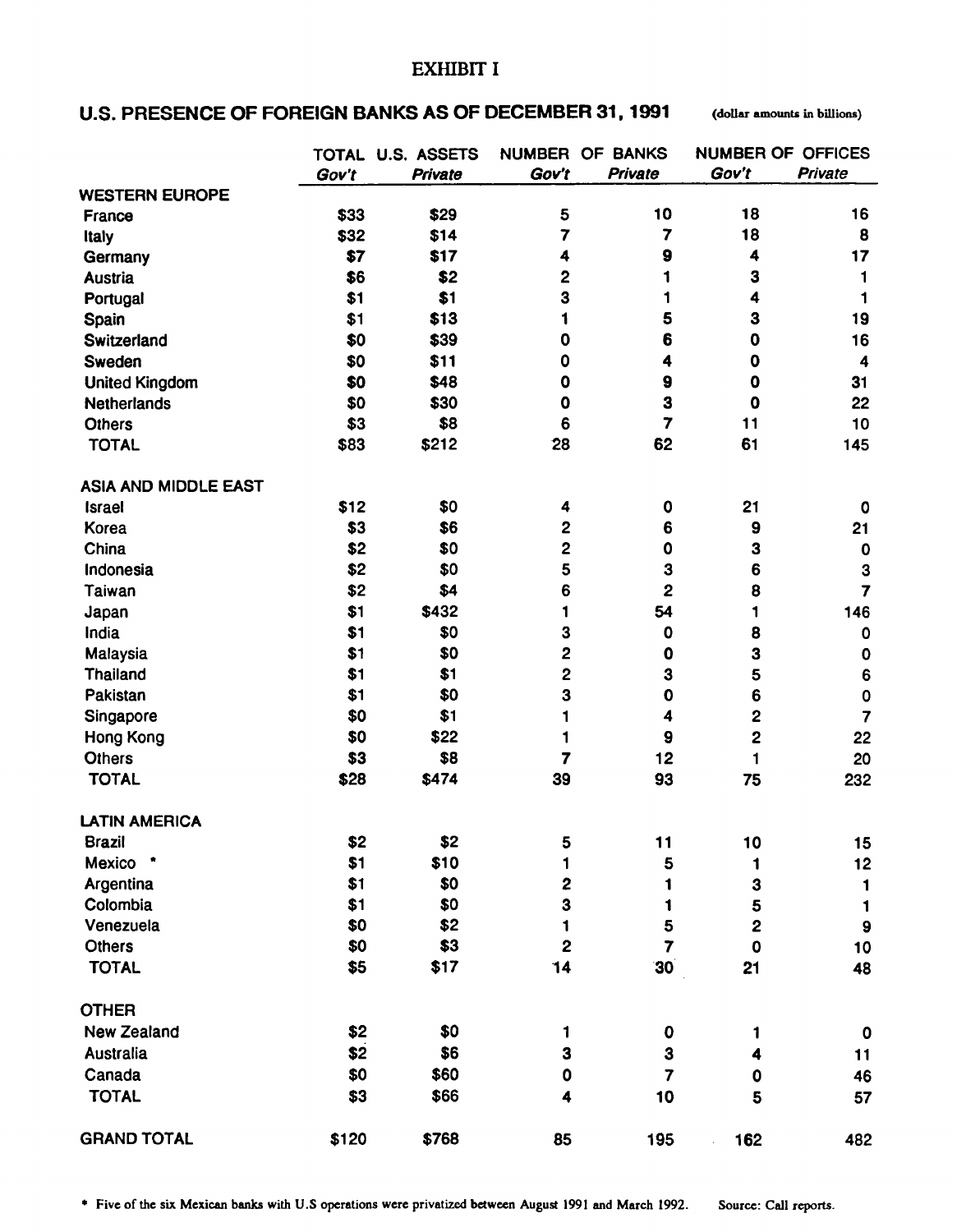### **EXHIBIT II**

|                               | Government     |               |                | Private        |               |                | <b>Total</b>  |  |
|-------------------------------|----------------|---------------|----------------|----------------|---------------|----------------|---------------|--|
|                               | <b>Offices</b> | <b>Assets</b> |                | <b>Offices</b> | <b>Assets</b> | <b>Offices</b> | <b>Assets</b> |  |
| <b>Branches</b><br>& Agencies | 147            | \$105         |                | 383            | \$601         | 530            | \$706         |  |
| Bank<br><b>Subsidiaries</b>   | 10             | $$13$ 1/      |                | 84             | \$164         | 94             | \$177         |  |
| Other                         | 5              | \$2           | $\overline{2}$ | 15             | \$3           | 20             | \$5           |  |
| Total                         | 162            | \$120         |                | 482            | <b>S768</b>   | 644            | \$888         |  |

## **U.S. PRESENCE OF FOREIGN BANKS AS OF DECEMBER 31, 1991** (dollar amounts in billions)

#### Notes:

- jV The ten U.S. bank subsidiaries of foreign government owned banks are: Banco de Bogota Trust Co. (Banco de Bogota), State Bank of India California (State Bank of India), Bank Leumi Trust Co. of NY (Bank Leumi-le Israel), Israel Discount Bank of NY (Israel Discount Bank), UMB Bank and Trust Co. (United Mizrahi Bank), California Korea Bank (Korea Exchange Bank), Century Bank California (Philippine National Bank), Bank of the West (Banque Nationale de Paris), Extebank (Banco Exteriorde Espana), and Atlantic Bank of NY (National Bank of Greece).
- 2/ Includes two Edge Corporation subsidiaries and three Article XII New York Investment Companies.

Source: Call reports.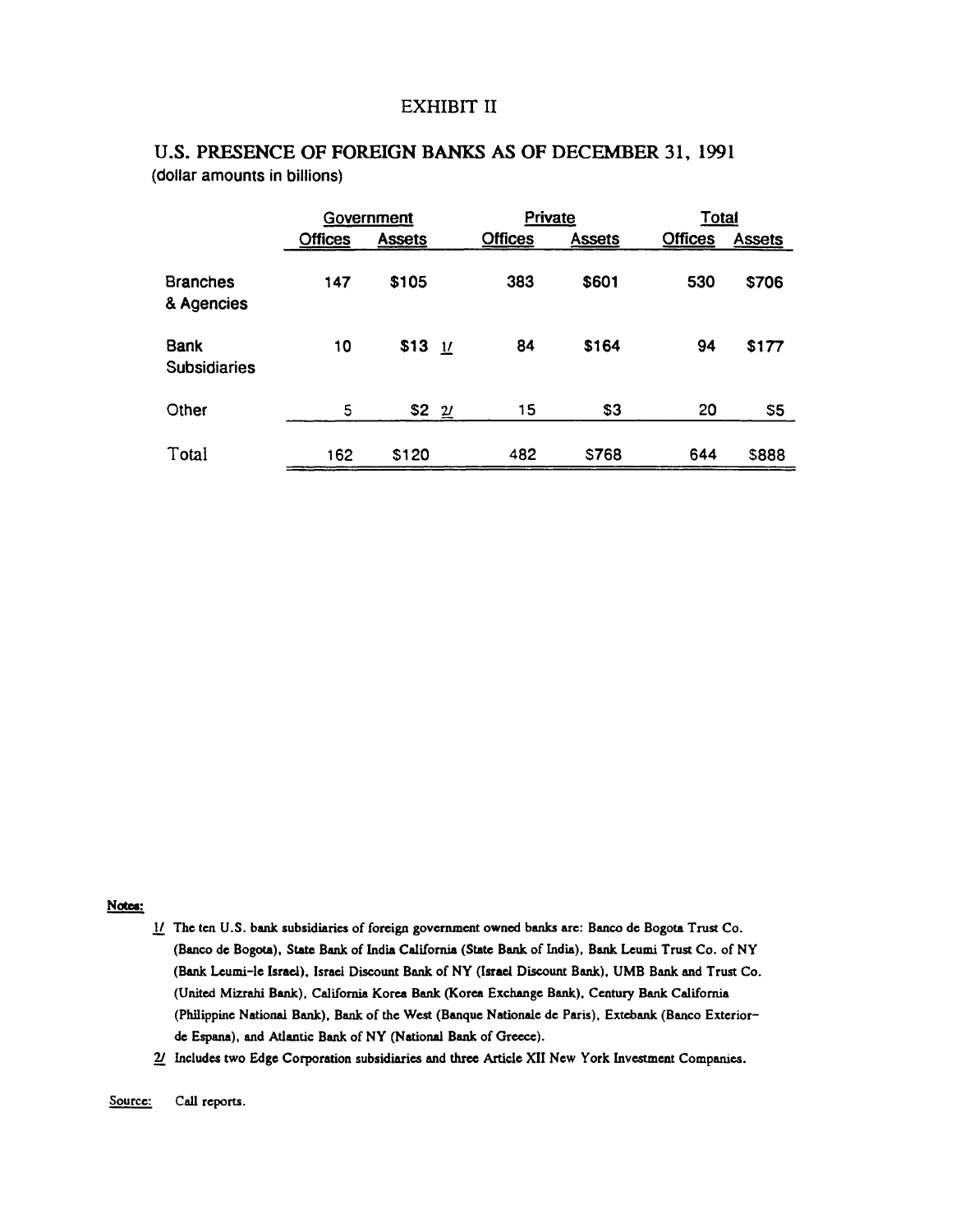# **EXHIBIT III**

## U.S. OPERATIONS OF FOREIGN BANKS WITH INDIRECT GOVERNMENT OWNERSHIP

| <b>COUNTRY/</b><br><b>CORPORATE PARENT</b>                                              | <b>FOREIGN</b><br><b>BANK</b>            | <b>U.S. OPERATIONS</b>    | 12/31/91<br><b>U.S. ASSETS</b><br>\$ MM |  |
|-----------------------------------------------------------------------------------------|------------------------------------------|---------------------------|-----------------------------------------|--|
| <b>ITALY</b>                                                                            |                                          |                           |                                         |  |
| Istituto per la<br>Ricostruzione                                                        | Banco di Roma                            | 2 branches,<br>2 agencies | \$10,639                                |  |
| Industriale (IRI)                                                                       | Banca Commer-<br>ciale Italiana          | 2 branches,<br>1 agency   | 4,617                                   |  |
|                                                                                         | Credito Italiano                         | 1 branch,<br>1 agency     | 2,163                                   |  |
| Fondazione Cassa di<br>Risparmio di Roma and IRI                                        | Banco di Santo<br>Spirito                | 1 branch                  | 1,825                                   |  |
| <b>ISRAEL</b><br><b>Histradut (Government</b><br>controlled labor org.)                 | Bank Hapoalim                            | 7 branches,<br>1 agency   | 2,830                                   |  |
| <b>COLOMBIA</b><br><b>National Coffee Fund</b>                                          | <b>Banco Cafetero</b>                    | 1 Edge corp.              | 186                                     |  |
| <b>AUSTRALIA</b><br><b>Commonwealth Banking</b><br>Corporation                          | Commonwealth<br><b>Bank of Australia</b> | 1 branch,<br>1 agency     | 303                                     |  |
| <b>MALAYSIA</b><br><b>Petrolian Nasional</b><br>(National Oil Co.)                      | <b>Bank Bumiputra</b>                    | 1 branch,<br>1 agency     | 498                                     |  |
| <b>SINGAPORE</b><br><b>Tamasek Holdings</b><br>(Govt. holding co.)                      | Development<br><b>Bank of Singapore</b>  | 2 agencies                | 371                                     |  |
| <b>HONG KONG</b><br>China International<br><b>Trust &amp; Investment</b><br>Corp. (PRC) | Ka Wah Bank Ltd                          | 2 branches                | 154                                     |  |